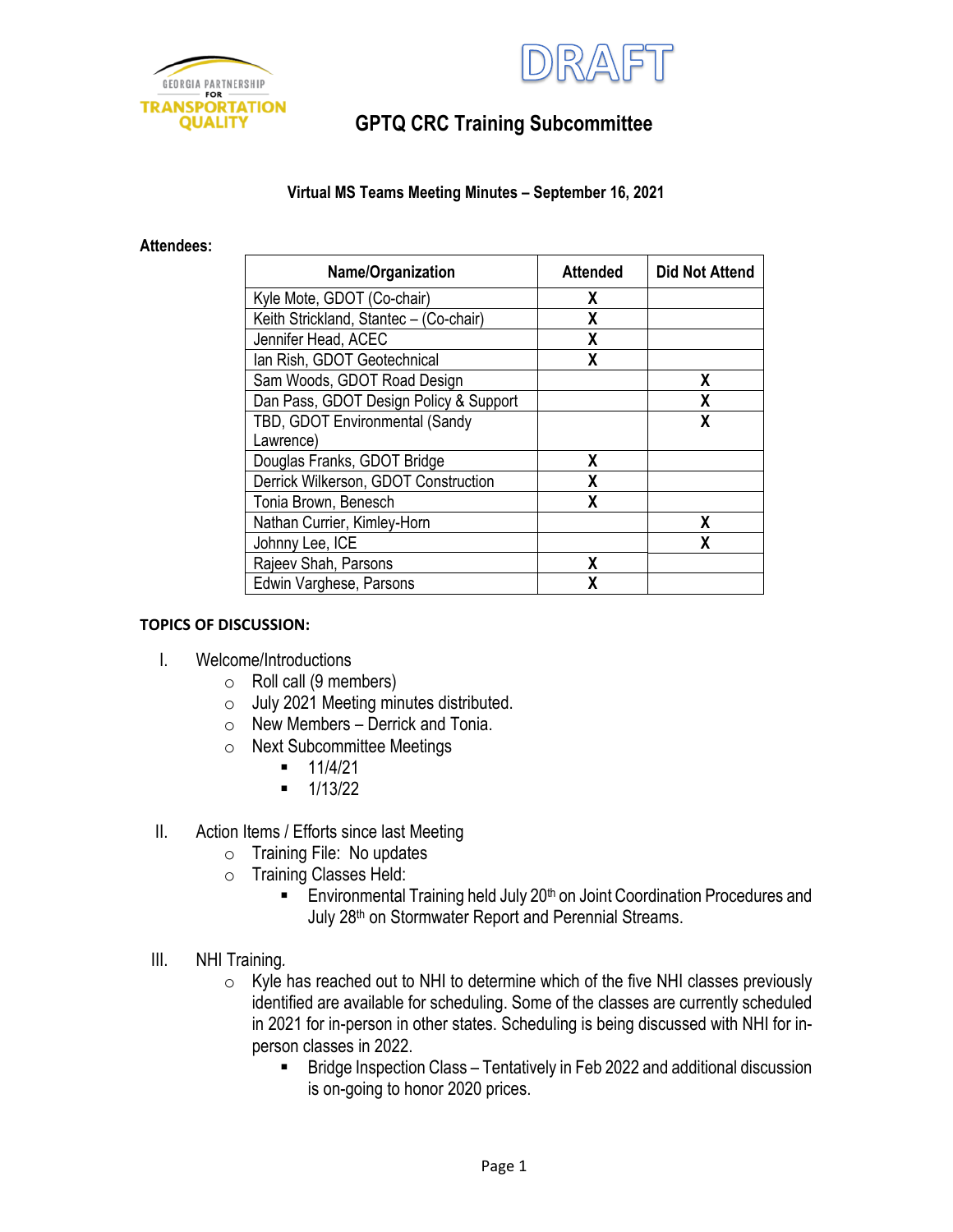



# **GPTQ CRC Training Subcommittee**

- $\circ$  Keith mentioned that currently Highway Safety Manual (HSM) Practioners Guide of Highway Design is available on the NHI website and it was determined that Sam Woods is the go-to person for determining if this is the right training, which Keith will confirm with Sam.
- $\circ$  The 5 classes the subcommittee is pursuing (i.e. planned prior to the pandemic): Highway Safety Manual; LRFD for Hwy Bridge Superstructure; Practical Conflict Management Skills for Environmental Issues; Urban Drainage; and Construction of MSE Walls.
- IV. GDOT Training
	- o Updates/Planned events:
		- GDOT Procurement Training class should be offered soon
		- Materials Office training specific to materials staff.
			- Ian finishing the complete redo of the pavement design manual
				- $\Rightarrow$  New training after the pavement design manual is approved maybe in 2022
				- $\Rightarrow$  MS teams portal knowledge sharing distributed through ACEC requesting participation
- V. Other Training Classes
	- Jennifer large firms to open offices in GA. One-on-One training about how to operate with GDOT and getting work.
		- Kyle DBE training are available. EEO office has specific training for such kind of requirements.
		- Tonia Procurement classes from GDOT she attended.
		- Kyle Engineering and Design Procurement training class offered by GDOT Office of Procurement. Currently scheduled 10/21-10/22 for internal training only
	- $\circ$  Rajeev At the August monthly forum meeting  $-$  ASHE was interested in volunteering to develop training for OpenRoads (OR)
		- Jennifer followed up with Atkins to determine for opportunities and the ones that were available was for general OR training, but not GDOT specific
		- Rajeev to coordinate with Karyn Mathews for GDOT specific OR training opportunities.
- VI. Roundtable/Training Ideas (ours and other subcommittees)
	- o From last meeting/updates
		- Jennifer Per discussion with Hiral Patel One hour session at the GPTQ Summit – new environmental changes with new administration – could create opportunities for new training.
		- Edwin Young Engineer Professional Training opportunities follow-up
- VII. Recap Action Items / Date for Next Meeting (November)
	- o Keith has scheduled next meeting on November 4th